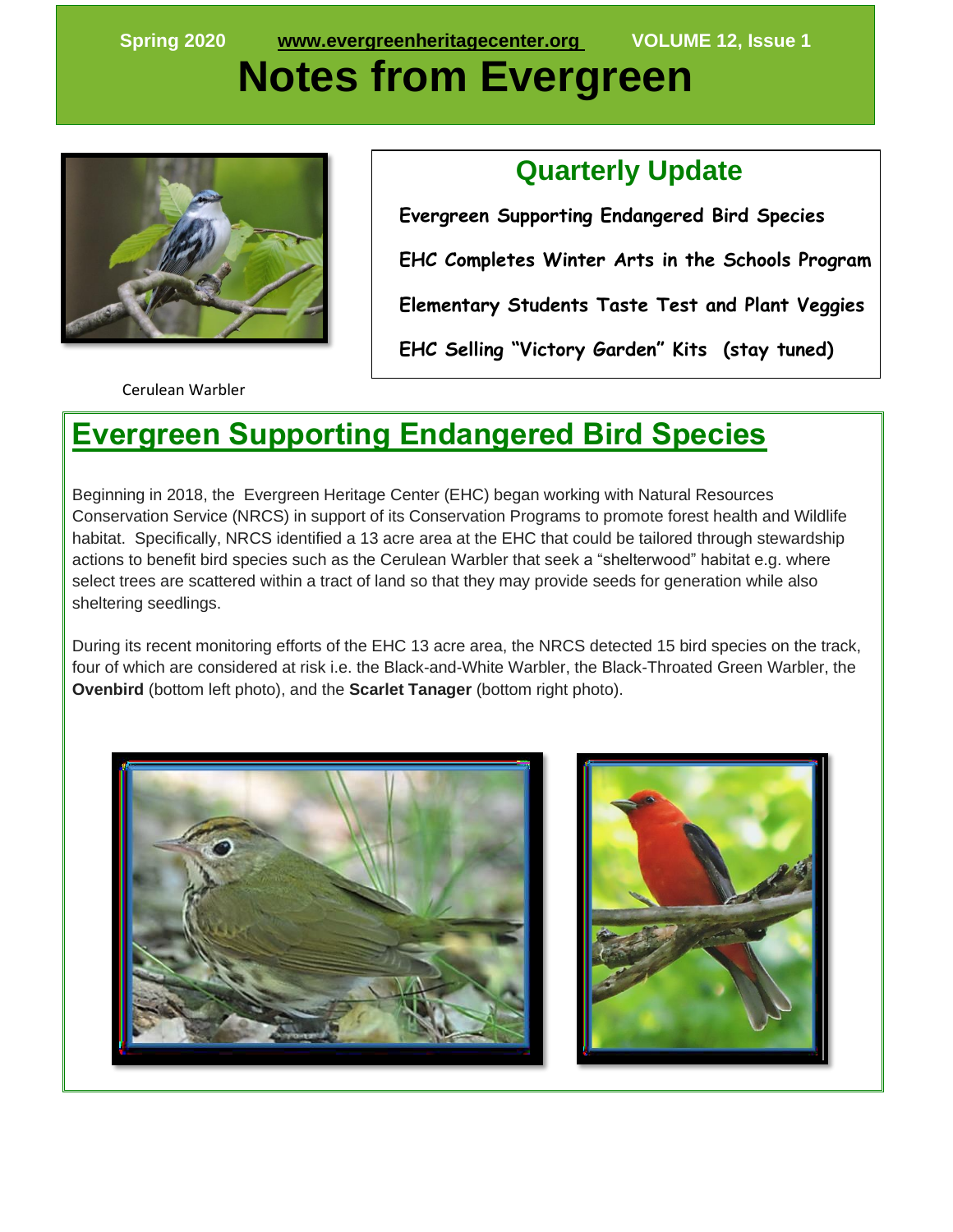## **Evergreen Completes Winter Arts in the Schools Program**

In partnership with Allegany County Public Schools and Mountain City Center for the Arts, the EHC recently completed its 5th year of *Arts in the Schools,* an annual art enrichment program sponsored by the Allegany Arts Council. This half-day, interdisciplinary, in-school program was conducted for all 3<sup>rd</sup> and 5<sup>th</sup> graders in all 14 Allegany County Public Schools.

For the **3 rd grade program,** *Dancing in Van Gogh's Garden*, students learned about the life cycle of the sunflower and how sunflowers served as inspiration for artists such as Van Gogh. Then students used recycled materials to create life-size 3-D sunflowers. When the sunflowers were completed, students learned about improvisational dance and using the flowers as props while creating a dancing garden to the sound of birds and other music that may have inspired Van Gogh when he created his works of art.



For the **5 th grade program,** *This Land is YOUR Land*, students learned about perspective and composition and how regional artist Grant Wood used those concepts in his landscape paintings. Then students were introduced to artists' painting tools and methods and created a landscape painting of their own, incorporating foreground, midground, and background, as well as the seasons, time of day, and weather conditions.



#### Regarding **program results**, :

- 1115 students participated
- Student art literacy (measured by pre/post-tests) increased an average of 52%
- 90% of students indicated they would like to have art activities included in their day all of the time
- 21% indicated that they now have an increased interest in the arts
- 97% of the participating teachers rated the overall program, program content, and presentation/instruction as excellent.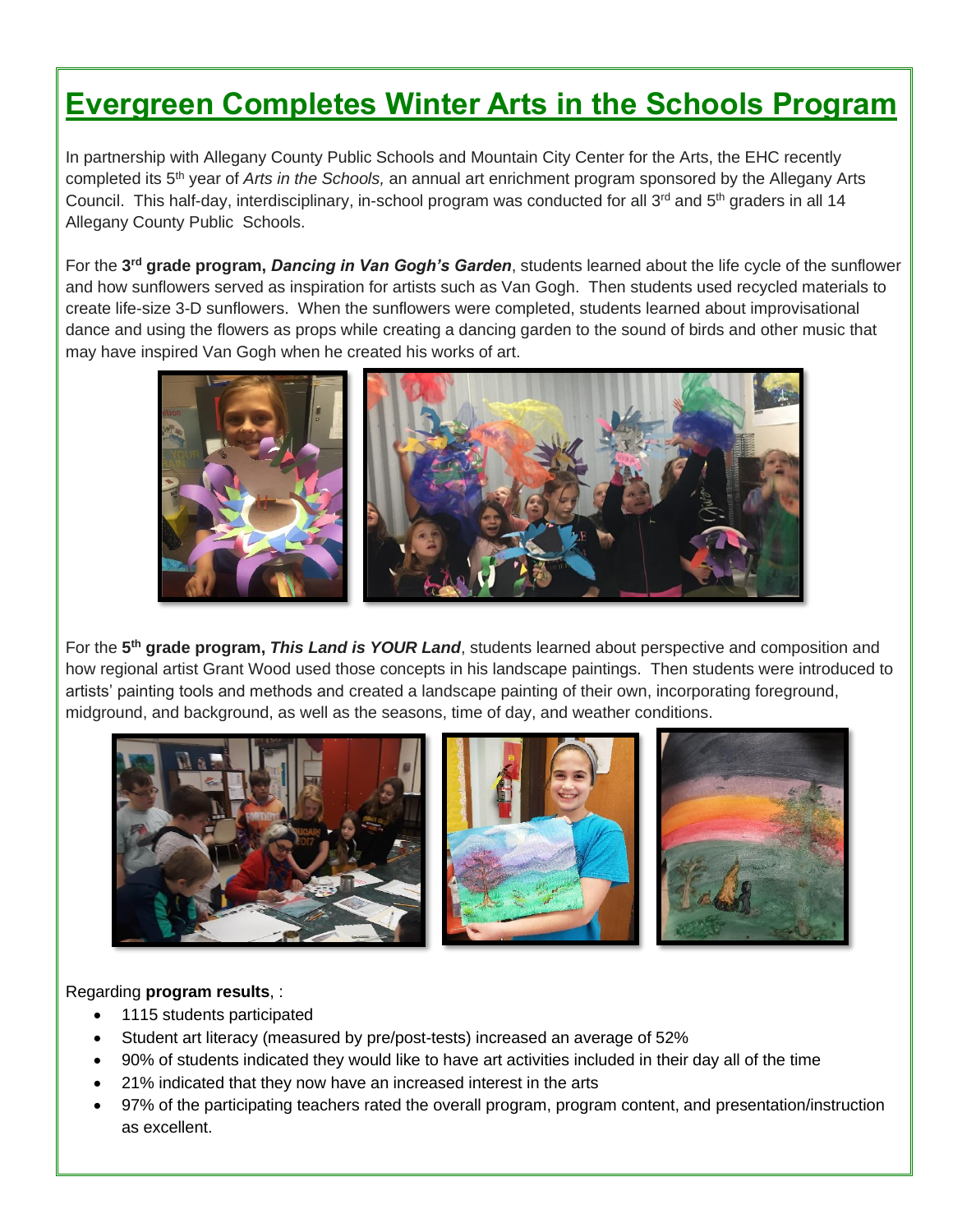### **Elementary Students Taste and Plant Veggies**

As part of the third year of our highly successful Elementary Edibles program, kindergarten through 5<sup>th</sup> grade students had the opportunity to taste and plant vegetables in window box gardens in their classrooms.

At three local Title I schools, South Penn Elementary, Beall Elementary, and Mount Salvage School, where the majority of the children qualify for USDA's Free and Reduced Meal program, approximately 1000 children began the program by learning about the vegetable that has been assigned to their grade level. Kindergarten will taste and grow radishes,  $1^{st}$  grade broccoli,  $2^{nd}$  grade lettuce,  $3^{rd}$  grade spinach,  $4^{th}$  grade snap peas, and  $5<sup>th</sup>$  grade herbs.

Although typically less the half the children indicate that they are willing to try new foods, after learning about their vegetable and that they will be growing, caring for, and harvesting their own garden, **96% of the students tasted their vegetable and 77% voted that they either liked it or "loved it"!**







At the next lesson, each grade planted their vegetable seeds in **window box gardens** (left photo below) in the classrooms. Classrooms were also provided with **grow lights** (center photo below) to enable the children to conduct experiments under different lighting conditions, and the children were provided with gardening books to provide more learning opportunities. Students were then taught how to **water their plants** (far right below) and document their efforts.